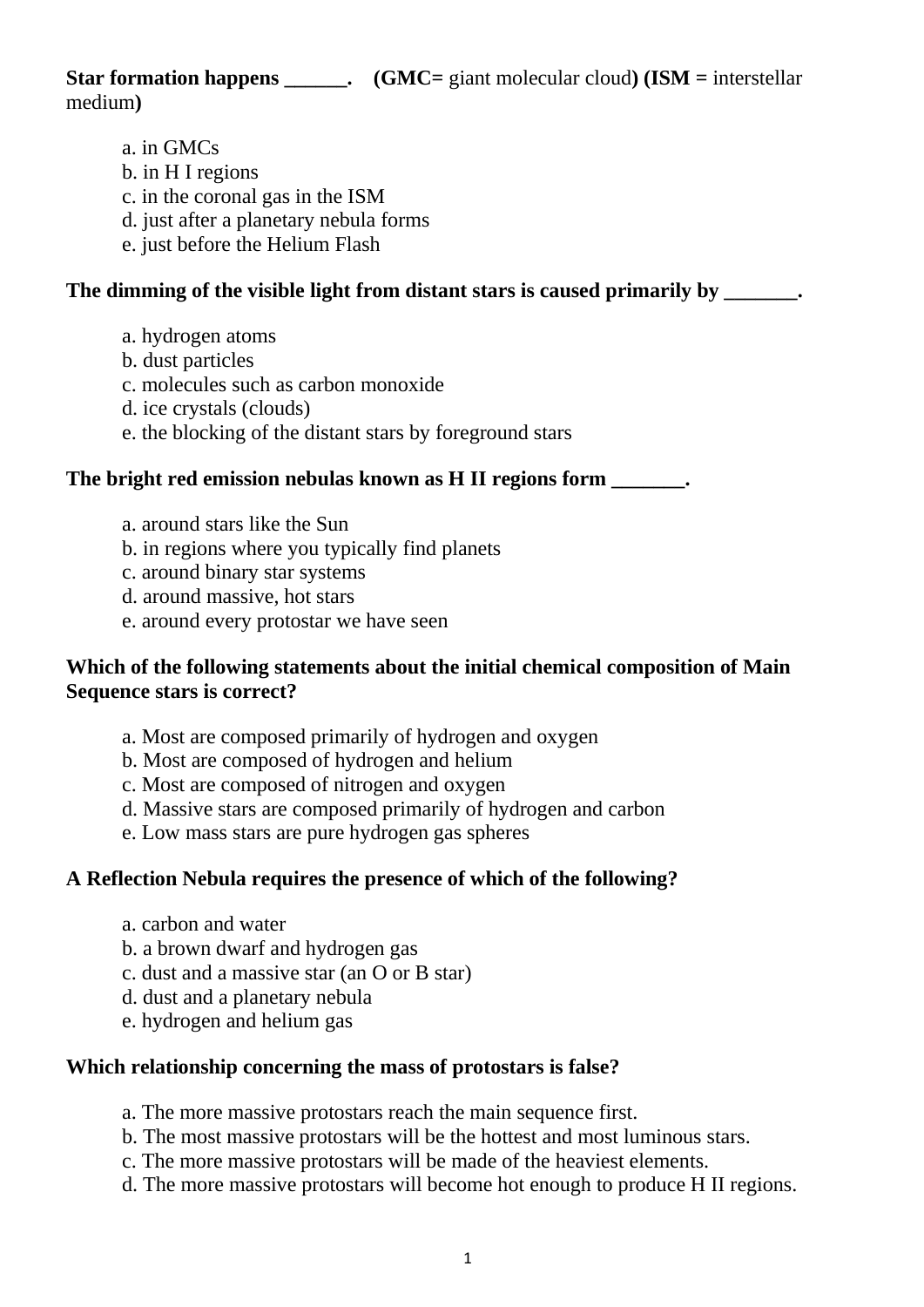# **Photons with energies slightly lower than the energies of visible light photons are**

- a) infrared photons.
- b) radio photons.
- c) ultraviolet photons.
- d) x-ray photons.
- e) photon torpedoes.

## **Rigel has an apparent magnitude of 0.1 and Polaris has an apparent magnitude of 2.1. What is the ratio of the fluxes from these two stars?**

- $\bullet$  a) 2.0
- $\bullet$  b) 2.512
- c)  $5.024$
- $\bullet$  d) 6.31
- e)  $100$

The temperature of an object is a measure of

- a) its total energy content.
- b) the average amount of energy per gram.
- c) the average amount of energy per particle.
- d) the total energy contained in the motions of all of the particles.

#### **A star with a surface temperature of 6000 K will emit a blackbody spectrum which peaks at what wavelength?**

- a)  $6000 \text{ m}$
- b)  $5 \times 10^{-7}$  nm
- $\bullet$  c) 18 nm
- d)  $5 \times 10^{-7}$  m
- $\overline{e}$ ) 1.8 x 10<sup>-7</sup> nm

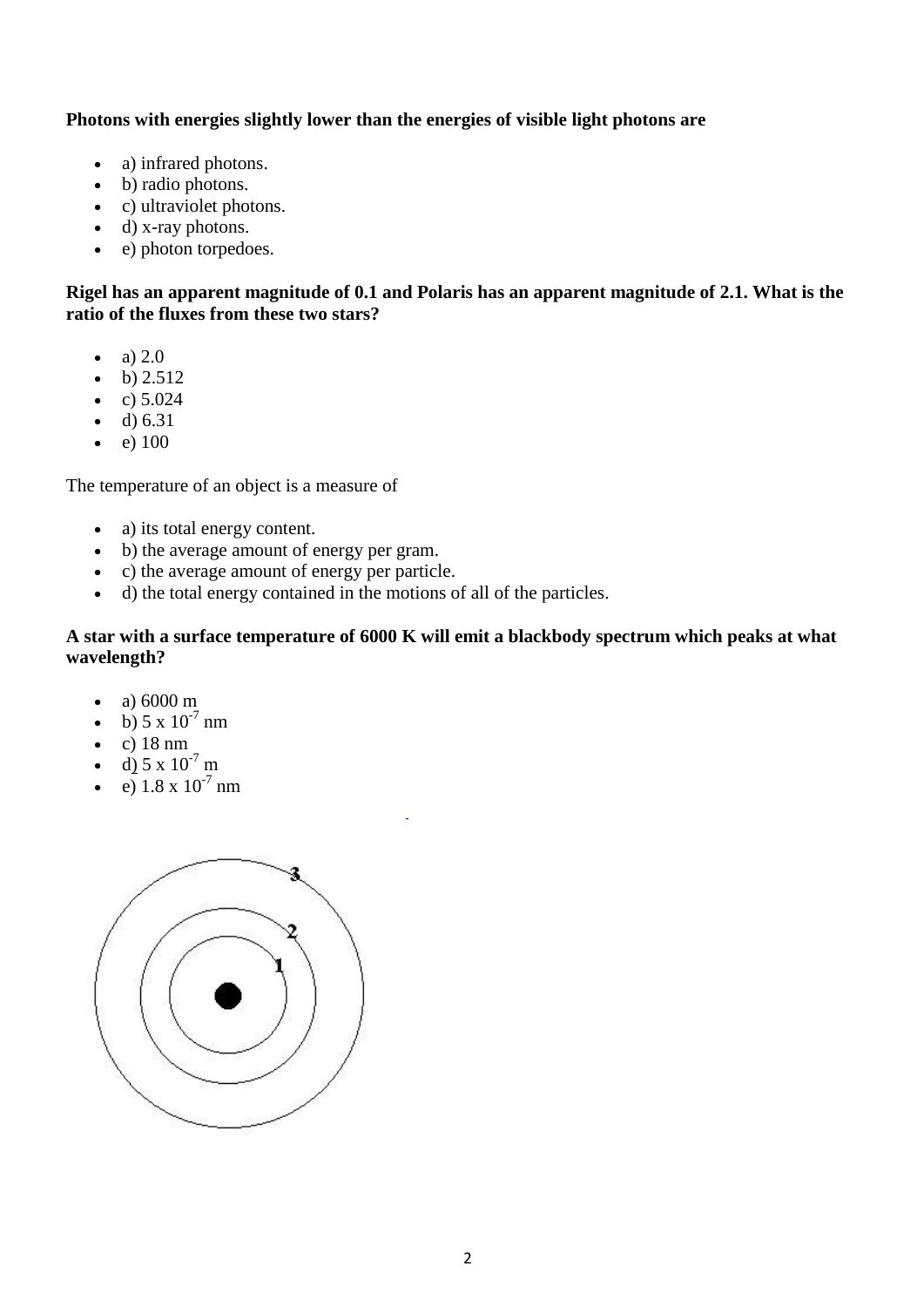In the above sketch, the Bohr model of an atom is represented with a black nucleus and three acceptable electron orbits. If an electron in this atom were initially in state 2 and moved to state 1, this would result in

- a) the emission of a light photon whose energy is equal to the energy of state 1.
- b) the absorption of a light photon whose energy is equal to the difference in energy between states 1 and 2.
- c) the emission of a light photon whose energy is equal to the difference in energy between states 1 and 2.
- d) the emission of a light photon whose energy is equal to the energy of state 2.
- $\bullet$  e) the absorption of a light photon whose energy is equal to the energy of state 2.

# **Still referring to the above sketch, which electronic transition would produce the shortest wavelength photon?**

- a) the transition from state 2 to state 1
- b) the transition from state 3 to state 1
- c) the transition from state  $3$  to state  $2$
- $\bullet$  d) the transition from state 1 to state 3
- e) the ionization of the electron from state 1

# **One of the primary differences between elliptical and spiral galaxies is that**

- a) elliptical galaxies do not have black holes at their centers.
- b) spiral galaxies do not have globular clusters.
- c) elliptical galaxies don't have as much dust as spirals.
- d) spiral galaxies are smaller than ellipticals.
- e) elliptical galaxies are older than spirals.

# **Why can we see the center of our galaxy in infrared light, but not in visible light?**

- a) The center of our galaxy doesn't emit visible light.
- b) Because infrared photons have a lower energy than visible photons, stars emit more infrared light than visible light.
- c) Because infrared photons have a longer wavelength than visible light, infrared light can travel through the obscuring dust between here and the galactic center.
- d) Because infrared photons have a higher frequency that optical photons, they travel faster through the interstellar medium.
- e) The black hole at the center of our galaxy absorbs all of the light emitted in the galactic center region.

# **When photons are emitted from a region of strong gravity such as the surface of a neutron star, their wavelengths change as they move outward because of**

- a) the doppler effect.
- b) the Hubble law.
- c) neutron degeneracy.
- d) the gravitational redshift.
- e) electron degeneracy.